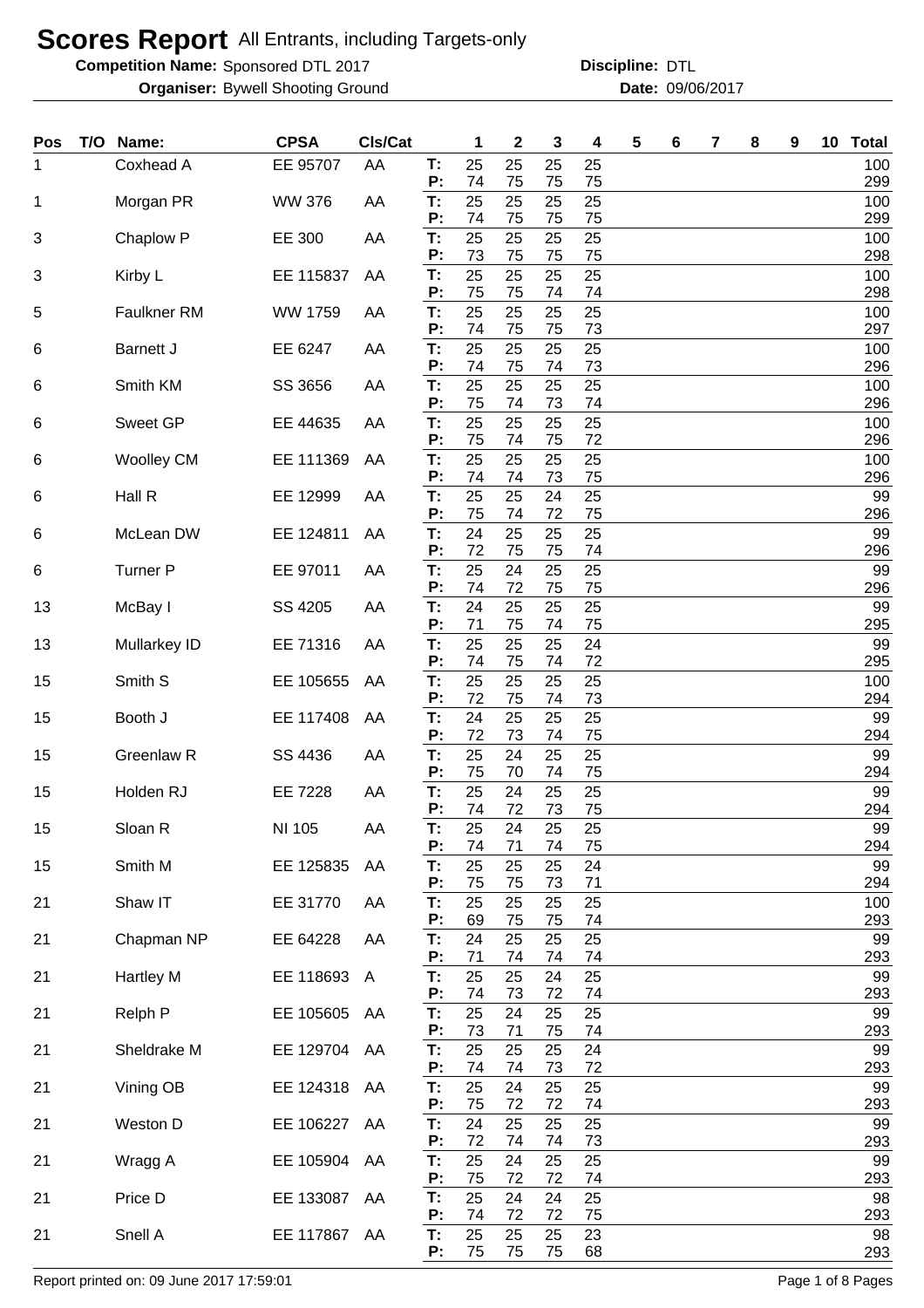**Competition Name:** Sponsored DTL 2017 **Discription Constructs** Discipline: DTL

Bywell Shooting Ground 09/06/2017 **Organiser: Date:**

**Discipline:**

| Pos | T/O | Name:                 | <b>CPSA</b>   | Cls/Cat |          | 1        | $\mathbf 2$ | 3        | 4        | 5 | 6 | 7 | 8 | 9 | 10 <sup>°</sup> | <b>Total</b> |
|-----|-----|-----------------------|---------------|---------|----------|----------|-------------|----------|----------|---|---|---|---|---|-----------------|--------------|
| 31  |     | Beedan DM             | EE 90263      | AA      | T:<br>P: | 25<br>73 | 25<br>73    | 25<br>73 | 25<br>73 |   |   |   |   |   |                 | 100<br>292   |
| 31  |     | <b>MCGEEKIN S</b>     | <b>NI 34Q</b> | Α       | T:<br>P: | 25<br>73 | 25<br>74    | 25<br>71 | 25<br>74 |   |   |   |   |   |                 | 100<br>292   |
| 31  |     | Armstrong W           | NI 326        | AA      | T:<br>P: | 24<br>71 | 25<br>73    | 25<br>73 | 25<br>75 |   |   |   |   |   |                 | 99<br>292    |
| 31  |     | Lewis R               | WW 2691       | A       | T:<br>P: | 25<br>75 | 25<br>74    | 25<br>74 | 24<br>69 |   |   |   |   |   |                 | 99<br>292    |
| 31  |     | Moule CW              | EE 43566      | AA      | T:<br>Ρ. | 25<br>75 | 25<br>73    | 24<br>72 | 25<br>72 |   |   |   |   |   |                 | 99<br>292    |
| 31  |     | Priestman D           | EE 122880     | A       | T:<br>P: | 24<br>70 | 25<br>73    | 25<br>74 | 25<br>75 |   |   |   |   |   |                 | 99<br>292    |
| 31  |     | <b>Taylor G</b>       | EE 109155     | A       | T:<br>P: | 25<br>75 | 24<br>70    | 25<br>73 | 25<br>74 |   |   |   |   |   |                 | 99<br>292    |
| 31  |     | Toomer DJ             | EE 10892      | AA      | T:<br>Ρ: | 25<br>73 | 25<br>74    | 24<br>71 | 25<br>74 |   |   |   |   |   |                 | 99<br>292    |
| 31  |     | Titterington J        | EE 127613     | A       | T:<br>P: | 24<br>71 | 24<br>71    | 25<br>75 | 25<br>75 |   |   |   |   |   |                 | 98<br>292    |
| 31  |     | Wilcoxson L           | EE 129381     | A       | T:<br>Ρ: | 24<br>71 | 24<br>71    | 25<br>75 | 25<br>75 |   |   |   |   |   |                 | 98<br>292    |
| 41  |     | Mccoy                 | NI 3628       | AA      | T:<br>P: | 24<br>69 | 25<br>73    | 25       | 25<br>75 |   |   |   |   |   |                 | 99<br>291    |
| 41  |     | Patterson I           | EE 115291     | AA      | T:       | 25       | 25          | 74<br>24 | 25       |   |   |   |   |   |                 | 99           |
| 41  |     | Shaw MA               | EE 96250      | AA      | P:<br>T: | 73<br>25 | 73<br>24    | 71<br>25 | 74<br>25 |   |   |   |   |   |                 | 291<br>99    |
| 41  |     | Peel T                | EE 51508      | AA      | P:<br>T: | 73<br>25 | 71<br>23    | 74<br>25 | 73<br>25 |   |   |   |   |   |                 | 291<br>98    |
| 45  |     | Chapple RJ            | EE 668        | A       | P:<br>T: | 74<br>24 | 69<br>25    | 74<br>25 | 74<br>25 |   |   |   |   |   |                 | 291<br>99    |
| 45  |     | Jeminson M            | EE 128899     | AA      | P:<br>T: | 70<br>25 | 73<br>24    | 73<br>25 | 74<br>25 |   |   |   |   |   |                 | 290<br>99    |
| 45  |     | Lewis RC              | WW 2233       | AA      | P:<br>T: | 72<br>25 | 71<br>24    | 73<br>25 | 74<br>25 |   |   |   |   |   |                 | 290<br>99    |
| 45  |     | Delf M                | EE 132851     | A       | P:<br>T: | 75<br>24 | 69<br>24    | 72<br>25 | 74<br>25 |   |   |   |   |   |                 | 290<br>98    |
| 45  |     | Haines RJ             | EE 116979 AA  |         | Ρ:<br>T: | 72<br>25 | 70<br>24    | 74<br>24 | 74<br>25 |   |   |   |   |   |                 | 290<br>98    |
| 45  |     | Henry A               | EE 4336       | AA      | P:<br>T: | 74<br>25 | 69<br>24    | 72<br>25 | 75<br>24 |   |   |   |   |   |                 | 290<br>98    |
| 45  |     | Hinchliffe DJ         | EE 121065     | AA      | Ρ.<br>T: | 74<br>25 | 72<br>25    | 74<br>23 | 70<br>25 |   |   |   |   |   |                 | 290<br>98    |
| 45  |     | Knibbs AM             | EE 1257       | AA      | Ρ.<br>T: | 74<br>25 | 75<br>24    | 69<br>24 | 72<br>25 |   |   |   |   |   |                 | 290<br>98    |
| 45  |     | Neal PJ               | EE 32440      | A       | Ρ.<br>T: | 75<br>24 | 71<br>25    | 69<br>25 | 75<br>24 |   |   |   |   |   |                 | 290<br>98    |
| 54  |     | Bond K                | EE 6792       | AA      | P:<br>T: | 71<br>25 | 73<br>24    | 74<br>25 | 72<br>25 |   |   |   |   |   |                 | 290<br>99    |
| 54  |     | Powell L              | EE 111815     | AA      | Ρ.<br>T: | 74<br>25 | 70<br>24    | 73<br>25 | 72<br>25 |   |   |   |   |   |                 | 289<br>99    |
| 54  |     | Adams JM              | EE 12635      | AA      | Ρ:<br>T: | 73<br>25 | 70<br>25    | 73<br>24 | 73<br>24 |   |   |   |   |   |                 | 289<br>98    |
| 54  |     | Logan WM              | EE 8111       | Α       | P:<br>T: | 73<br>25 | 75<br>25    | 72<br>25 | 69<br>23 |   |   |   |   |   |                 | 289<br>98    |
| 54  |     | Rogers GT             | EE 4526       | A       | P:<br>T: | 75<br>25 | 73<br>23    | 74<br>25 | 67<br>25 |   |   |   |   |   |                 | 289<br>98    |
| 54  |     | Dore AG               | EE 31935      | AA      | P:<br>T: | 74<br>25 | 67<br>23    | 73<br>25 | 75<br>24 |   |   |   |   |   |                 | 289<br>97    |
| 60  |     | Curatolo <sub>N</sub> | <b>SS 98</b>  | A       | P:<br>T: | 75<br>24 | 67<br>25    | 75<br>25 | 72<br>25 |   |   |   |   |   |                 | 289<br>99    |
|     |     |                       |               |         | P:       | 68       | 73          | 74       | 73       |   |   |   |   |   |                 | 288          |

Report printed on: 09 June 2017 17:59:01 Page 2 of 8 Pages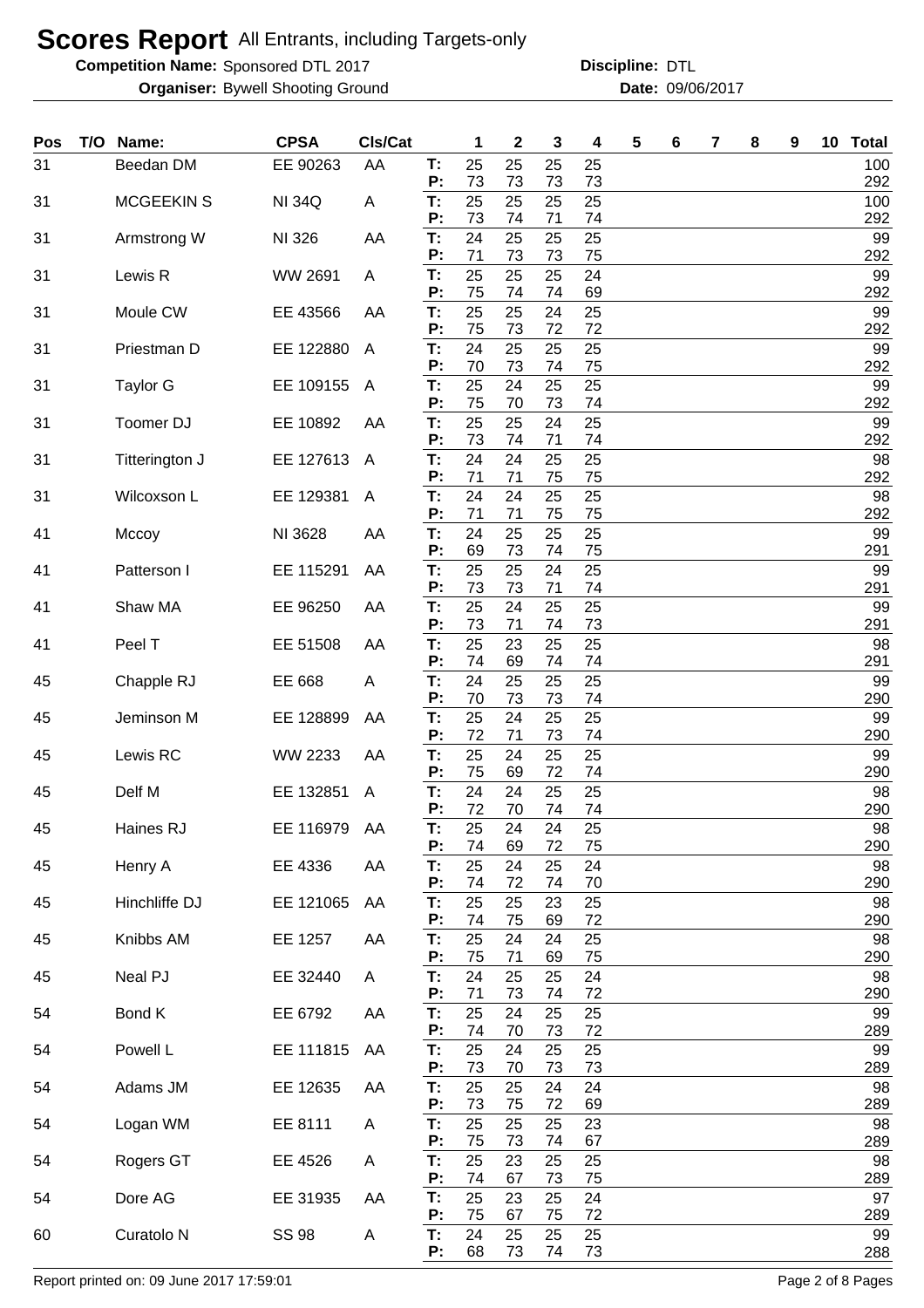**Competition Name:** Sponsored DTL 2017 **Discription Constructs** Discipline: DTL

Bywell Shooting Ground 09/06/2017 **Organiser: Date:**

**Discipline:**

| Pos | T/O | Name:               | <b>CPSA</b>   | Cls/Cat        |          | 1        | 2        | 3        | 4        | 5 | 6 | 7 | 8 | 9 | 10 Total   |
|-----|-----|---------------------|---------------|----------------|----------|----------|----------|----------|----------|---|---|---|---|---|------------|
| 60  |     | Tinson R            | EE 131756     | $\overline{A}$ | T:<br>P: | 25<br>71 | 25<br>72 | 25<br>73 | 24<br>72 |   |   |   |   |   | 99<br>288  |
| 60  |     | Douglas I           | EE 33433      | Α              | T.<br>Ρ. | 24<br>70 | 25<br>73 | 25<br>74 | 24<br>71 |   |   |   |   |   | 98<br>288  |
| 60  |     | Evans PA            | WW 2241       | AA             | Т:<br>P: | 25<br>73 | 25<br>74 | 24<br>71 | 24<br>70 |   |   |   |   |   | 98<br>288  |
| 60  |     | Gibson J            | EE 128558     | A              | T:<br>P: | 24<br>71 | 24<br>70 | 25<br>74 | 25<br>73 |   |   |   |   |   | 98<br>288  |
| 60  |     | Greenstock A        | EE 97568      | AA             | T:<br>P: | 24<br>71 | 25<br>73 | 24       | 25       |   |   |   |   |   | 98         |
| 60  |     | Johnstone S         | SS 3604       | Α              | T.       | 25       | 25       | 70<br>25 | 74<br>23 |   |   |   |   |   | 288<br>98  |
| 60  |     | Lewzey DG           | EE 11701      | A              | P:<br>T: | 73<br>25 | 75<br>24 | 74<br>24 | 66<br>25 |   |   |   |   |   | 288<br>98  |
| 60  |     | Linnell J           | EE 128135     | AA             | P:<br>T. | 73<br>25 | 71<br>24 | 71<br>25 | 73<br>24 |   |   |   |   |   | 288<br>98  |
| 60  |     | Harris M            | EE 60088      | AA             | P:<br>T: | 75<br>24 | 71<br>25 | 72<br>24 | 70<br>24 |   |   |   |   |   | 288<br>97  |
| 60  |     | Routledge A         | EE 101328     | B              | P:<br>T: | 70<br>24 | 74<br>24 | 72<br>25 | 72<br>24 |   |   |   |   |   | 288<br>97  |
| 71  |     | Brown R             | SS 5071       | Α              | Р:<br>T: | 72<br>25 | 70<br>25 | 74<br>25 | 72<br>25 |   |   |   |   |   | 288<br>100 |
| 71  |     | Holden E            | EE 7226       | AA             | P:<br>T: | 71<br>25 | 73<br>24 | 71<br>25 | 72<br>25 |   |   |   |   |   | 287<br>99  |
| 71  |     | Cannon P            | EE 9386       | Α              | P:<br>T. | 71<br>25 | 70<br>25 | 71<br>23 | 75<br>25 |   |   |   |   |   | 287<br>98  |
| 71  |     | Frankland PC        | EE 88221      | AA             | Ρ:<br>T: | 74<br>25 | 71<br>24 | 69<br>25 | 73<br>24 |   |   |   |   |   | 287<br>98  |
| 71  |     | Williams P          | EE 22000      | Α              | Ρ:<br>T: | 75<br>25 | 68<br>25 | 74<br>25 | 70<br>23 |   |   |   |   |   | 287<br>98  |
|     |     |                     |               |                | P:       | 73       | 75       | 72       | 67       |   |   |   |   |   | 287        |
| 71  |     | Allan SJ            | SS 1650       | AA             | T:<br>P: | 24<br>71 | 24<br>72 | 25<br>73 | 24<br>71 |   |   |   |   |   | 97<br>287  |
| 71  |     | Mccauley            | <b>NI 337</b> | AA             | T:<br>P: | 23<br>68 | 25<br>74 | 25<br>75 | 24<br>70 |   |   |   |   |   | 97<br>287  |
| 71  |     | <b>Turner M</b>     | EE 109672     | AA             | T:<br>P: | 25<br>75 | 24<br>71 | 25<br>73 | 23<br>68 |   |   |   |   |   | 97<br>287  |
| 71  |     | Turnes GR           | EE 90649      | A              | т:<br>P: | 23<br>68 | 24<br>71 | 25<br>75 | 25<br>73 |   |   |   |   |   | 97<br>287  |
| 80  |     | Shaw M              | EE 109986 A   |                | T:<br>Ρ. | 25<br>75 | 25<br>71 | 25<br>72 | 23<br>68 |   |   |   |   |   | 98<br>286  |
| 80  |     | Garrett D           | EE 124724 A   |                | T:<br>P: | 23<br>67 | 25<br>74 | 25<br>74 | 24<br>71 |   |   |   |   |   | 97<br>286  |
| 80  |     | <b>Stewart G</b>    | SS 3600       | Α              | T.       | 24       | 23       | 25       | 25       |   |   |   |   |   | 97         |
| 80  |     | <b>Turkington M</b> | EE 109958     | A              | P:<br>Т: | 70<br>23 | 67<br>24 | 74<br>25 | 75<br>25 |   |   |   |   |   | 286<br>97  |
| 80  |     | Bebbington C        | EE 115567     | A              | P:<br>Т: | 66<br>25 | 72<br>24 | 74<br>23 | 74<br>24 |   |   |   |   |   | 286<br>96  |
| 80  |     | Common T            | EE 10430      | A              | Ρ.<br>T. | 74<br>25 | 72<br>24 | 69<br>24 | 71<br>23 |   |   |   |   |   | 286<br>96  |
| 86  |     | Hart RJ             | EE 126945     | B              | P:<br>T: | 74<br>24 | 71<br>25 | 72<br>25 | 69<br>24 |   |   |   |   |   | 286<br>98  |
| 86  |     | Lewis G             | EE 123066     | AA             | Ρ.<br>T: | 70<br>25 | 75<br>24 | 72<br>24 | 68<br>25 |   |   |   |   |   | 285<br>98  |
| 86  |     | Caithness D I       | SS 4176       | AA             | P:<br>T: | 73<br>24 | 70<br>24 | 69<br>25 | 73<br>24 |   |   |   |   |   | 285<br>97  |
| 86  |     | Eaton N             | EE 1213       | AA             | P:<br>T: | 69<br>25 | 72<br>25 | 73<br>23 | 71<br>24 |   |   |   |   |   | 285<br>97  |
|     |     |                     |               |                | P:       | 74       | 71       | 69       | 71       |   |   |   |   |   | 285        |
| 86  |     | MacDonough S        | SS 750        | A              | Т:<br>P: | 24<br>70 | 25<br>72 | 23<br>69 | 25<br>74 |   |   |   |   |   | 97<br>285  |

Report printed on: 09 June 2017 17:59:01 Page 3 of 8 Pages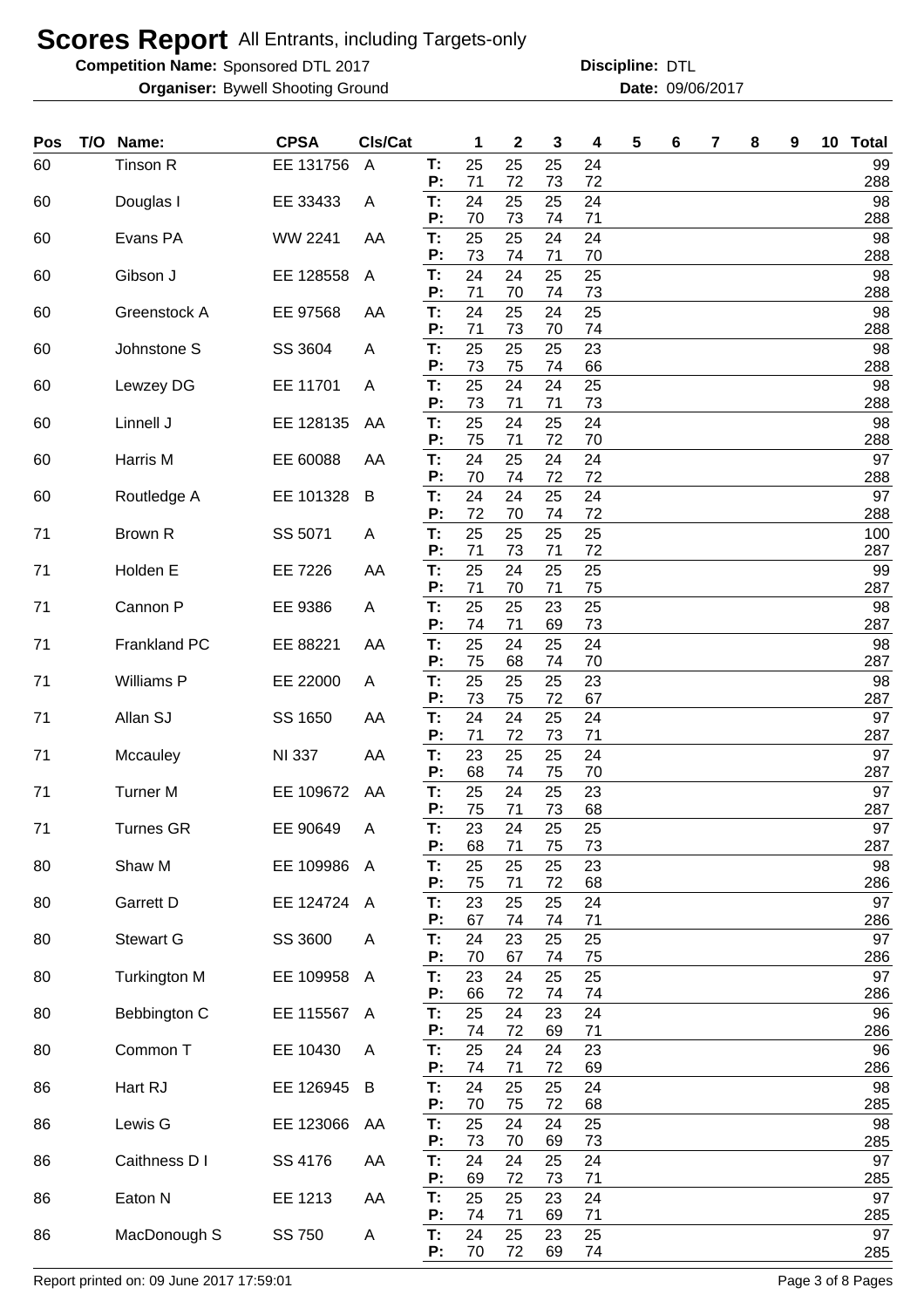**Competition Name:** Sponsored DTL 2017 **Discription Constructs** Discipline: DTL

Bywell Shooting Ground 09/06/2017 **Organiser: Date:**

**Discipline:**

| Pos | T/O | Name:             | <b>CPSA</b>     | Cls/Cat |          | 1              | $\mathbf 2$ | 3        | 4        | 5 | 6 | 7 | 8 | 9 | 10 Total         |
|-----|-----|-------------------|-----------------|---------|----------|----------------|-------------|----------|----------|---|---|---|---|---|------------------|
| 91  |     | Maclennan W       | EE 114460       | B       | Т:<br>P: | 24<br>69       | 25<br>74    | 25<br>73 | 24<br>68 |   |   |   |   |   | 98<br>284        |
| 91  |     | Atkinson E        | EE 101102       | A       | T:       | 24             | 23          | 25       | 25       |   |   |   |   |   | 97               |
| 91  |     | Fisher R D        | EE 39107        | A       | P:<br>Т. | 70<br>25       | 68<br>24    | 74<br>24 | 72<br>24 |   |   |   |   |   | 284<br>97        |
|     |     |                   |                 |         | P:       | 74             | 69          | 69       | 72       |   |   |   |   |   | 284              |
| 91  |     | Scott N           | SS 5385         | В       | T:<br>P: | 24<br>70       | 24<br>69    | 25<br>73 | 24<br>72 |   |   |   |   |   | 97<br>284        |
| 91  |     | SHIELS AM         | II M10097       | В       | T:<br>P: | 24<br>70       | 22<br>65    | 25<br>74 | 25<br>75 |   |   |   |   |   | 96<br>284        |
| 96  |     | Jones RE          | WW 2324         | AA      | T:       | 25             | 25          | 25       | 24       |   |   |   |   |   | 99               |
| 96  |     | Foxall A          | EE 124509       | A       | P:<br>T: | 70<br>25<br>73 | 71<br>23    | 74<br>25 | 68<br>24 |   |   |   |   |   | 283<br>97<br>283 |
| 96  |     | Osborne P         | EE 130791       | B       | P:<br>T: | 24             | 68<br>23    | 73<br>25 | 69<br>25 |   |   |   |   |   | 97               |
| 96  |     | Philipson T       | EE 11811        | AA      | P:<br>T: | 70<br>24       | 67<br>25    | 73<br>24 | 73<br>24 |   |   |   |   |   | 283<br>97        |
|     |     |                   |                 |         | P:       | 69             | 74          | 71       | 69       |   |   |   |   |   | 283              |
| 96  |     | Stanbrook C       | EE 112079       | A       | T:<br>P: | 25<br>74       | 24<br>71    | 24<br>70 | 24<br>68 |   |   |   |   |   | 97<br>283        |
| 96  |     | <b>Cutter E</b>   | EE 133666       | C       | T:<br>P: | 25<br>75       | 22<br>65    | 25<br>73 | 24<br>70 |   |   |   |   |   | 96<br>283        |
| 96  |     | <b>Howlett GK</b> | EE 45553        | A       | T:       | 25             | 23          | 24       | 24       |   |   |   |   |   | 96               |
| 96  |     | Liddell C         | EE 118066       | A       | Ρ:<br>T: | 73<br>24       | 69<br>25    | 71<br>23 | 70<br>24 |   |   |   |   |   | 283<br>96        |
|     |     |                   |                 |         | Р:       | 69             | 73          | 69       | 72       |   |   |   |   |   | 283              |
| 96  |     | Thomas RC         | <b>WW 1427</b>  | A       | T:<br>P: | 25<br>74       | 24<br>71    | 22<br>66 | 24<br>72 |   |   |   |   |   | 95<br>283        |
| 105 |     | Kitchen CL        | EE 118936       | A       | T:<br>P: | 25<br>69       | 24<br>68    | 24<br>70 | 25<br>75 |   |   |   |   |   | 98<br>282        |
| 105 |     | Clark M           | EE 116852       | AA      | T:       | 25             | 24          | 24       | 24       |   |   |   |   |   | 97               |
| 105 |     | Roberts E         | <b>WW 280</b>   | A       | P:<br>T: | 75<br>24       | 70<br>25    | 68<br>25 | 69<br>23 |   |   |   |   |   | 282<br>97        |
|     |     |                   |                 |         | P:       | 67             | 75          | 74       | 66       |   |   |   |   |   | 282              |
| 105 |     | Stanbrook D       | EE 112080       | B       | T:<br>P: | 24<br>70       | 24<br>70    | 25<br>72 | 24<br>70 |   |   |   |   |   | 97<br>282        |
| 105 |     | <b>GREY D</b>     | <b>NI 119MM</b> | B       | Т:<br>P: | 25<br>73       | 22<br>63    | 24<br>71 | 25<br>75 |   |   |   |   |   | 96<br>282        |
| 105 |     | Yes Wragg AD      | EE 121503 A     |         | T:       | 24             | 24          | 24       | 24       |   |   |   |   |   | 96               |
| 105 |     | Eley S            | EE 125207       | B       | P:<br>T: | 70<br>23       | 70<br>23    | 70<br>24 | 72<br>25 |   |   |   |   |   | 282<br>95        |
|     |     | Jones GS          |                 |         | P:       | 67<br>23       | 69<br>24    | 72       | 74<br>24 |   |   |   |   |   | 282<br>96        |
| 112 |     |                   | EE 16367        | A       | T:<br>P: | 66             | 70          | 25<br>74 | 71       |   |   |   |   |   | 281              |
| 112 |     | <b>MCCAULEY T</b> | <b>NI 14500</b> | AA      | T:<br>P: | 25<br>73       | 24<br>70    | 23<br>68 | 24<br>70 |   |   |   |   |   | 96<br>281        |
| 112 |     | <b>Bright K</b>   | EE 124358       | AA      | T:       | 23             | 23          | 25       | 24       |   |   |   |   |   | 95               |
| 115 |     | Thurnell I        | EE 2003         | Α       | P:<br>T: | 67<br>24       | 68<br>25    | 75<br>24 | 71<br>25 |   |   |   |   |   | 281<br>98        |
| 115 |     | Yes Foster I      | EE 128050       | B       | P:<br>T: | 68<br>25       | 70<br>25    | 69<br>22 | 73<br>24 |   |   |   |   |   | 280<br>96        |
|     |     |                   |                 |         | P:       | 74             | 74          | 63       | 69       |   |   |   |   |   | 280              |
| 115 |     | Weston C          | EE 67724        | A       | T:<br>P: | 25<br>72       | 25<br>73    | 23<br>67 | 23<br>68 |   |   |   |   |   | 96<br>280        |
| 115 |     | Holden L          | EE 129664       | A       | T:       | 23             | 24          | 24       | 24       |   |   |   |   |   | 95               |
| 115 |     | Peacock A         | EE 120198       | A       | P:<br>T: | 67<br>24       | 71<br>25    | 71<br>23 | 71<br>23 |   |   |   |   |   | 280<br>95        |
| 115 |     | Milne MJ          | SS 583          | AA      | P:<br>T: | 71<br>22       | 73<br>25    | 68<br>24 | 68<br>23 |   |   |   |   |   | 280<br>94        |
|     |     |                   |                 |         | P:       | 66             | 74          | 71       | 69       |   |   |   |   |   | 280              |

Report printed on: 09 June 2017 17:59:01 Page 4 of 8 Pages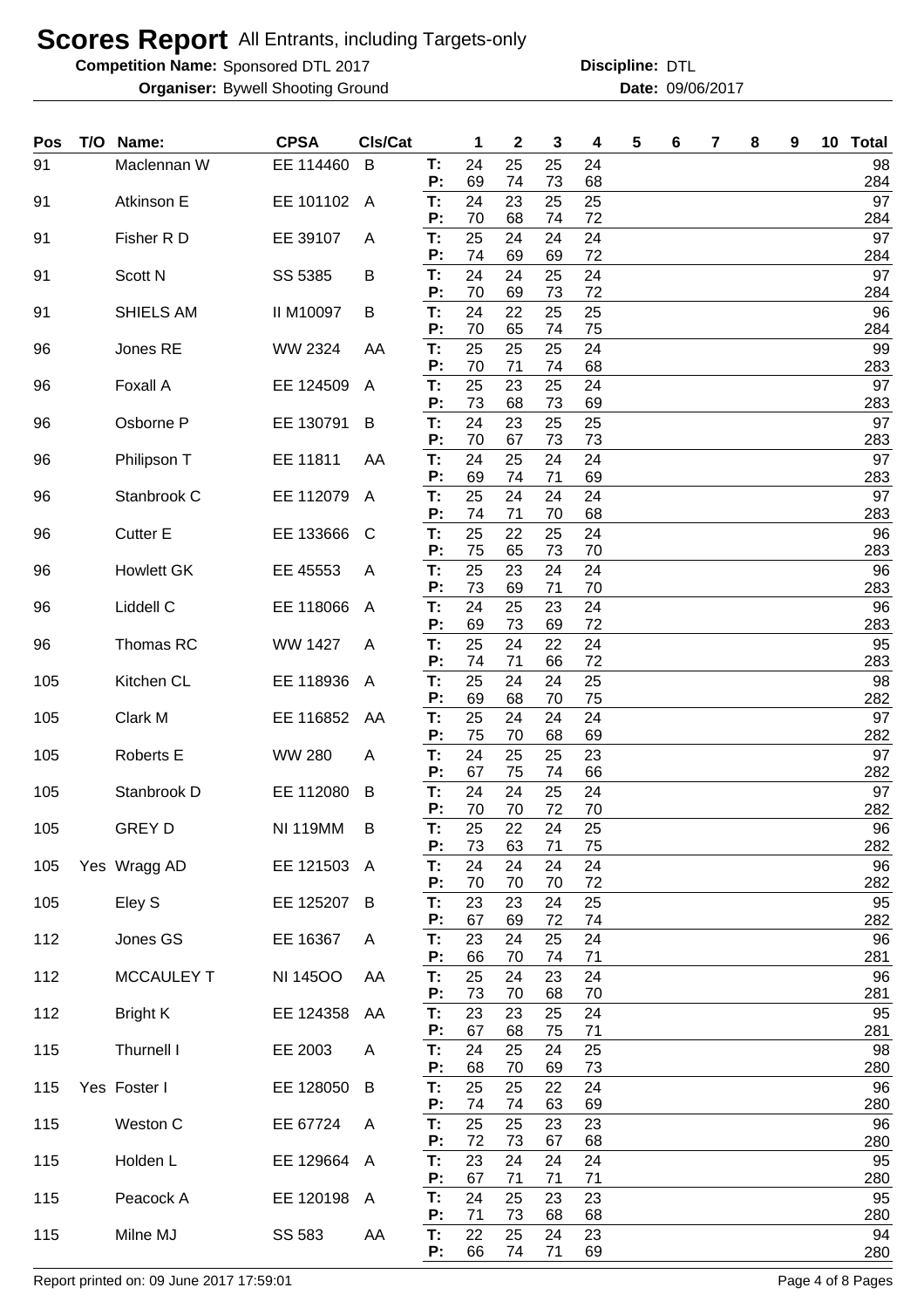**Competition Name:** Sponsored DTL 2017 **Discription Constructs** Discipline: DTL

Bywell Shooting Ground 09/06/2017 **Organiser: Date:**

**Discipline:**

| Pos | T/O | Name:              | <b>CPSA</b>   | Cls/Cat        |                 | 1        | 2        | 3        | 4        | 5 | 6 | 7 | 8 | 9 | 10 <sub>1</sub> | <b>Total</b> |
|-----|-----|--------------------|---------------|----------------|-----------------|----------|----------|----------|----------|---|---|---|---|---|-----------------|--------------|
| 115 |     | Moir TG            | EE 67036      | A              | T:<br>P:        | 24<br>72 | 23<br>68 | 24<br>72 | 23<br>68 |   |   |   |   |   |                 | 94<br>280    |
| 122 |     | Child M            | EE 128471     | B              | T:<br>P:        | 24<br>68 | 24<br>71 | 24<br>70 | 24<br>70 |   |   |   |   |   |                 | 96<br>279    |
| 122 |     | Adam N             | EE 122795     | AA             | T:<br>P:        | 23<br>67 | 25<br>73 | 24<br>72 | 23<br>67 |   |   |   |   |   |                 | 95<br>279    |
| 122 |     | Evans RA           | WW 2340       | A              | T:<br>P:        | 24<br>70 | 25<br>73 | 22<br>65 | 24<br>71 |   |   |   |   |   |                 | 95<br>279    |
| 122 |     | MacDonald A        | SS 1746       | B              | T:<br>P:        | 22       | 25       | 25       | 23       |   |   |   |   |   |                 | 95<br>279    |
| 122 |     | Roper I            | EE 123542     | $\mathsf{A}$   | T:              | 65<br>24 | 75<br>25 | 73<br>22 | 66<br>24 |   |   |   |   |   |                 | 95           |
| 122 |     | <b>Elwell RL</b>   | EE 115787     | A              | P:<br>T:        | 71<br>22 | 71<br>24 | 65<br>23 | 72<br>25 |   |   |   |   |   |                 | 279<br>94    |
| 128 |     | Jones AG           | EE 110758     | B              | P:<br>T:        | 65<br>24 | 72<br>24 | 69<br>25 | 73<br>24 |   |   |   |   |   |                 | 279<br>97    |
| 128 |     | Bell D S           | EE 115868     | A              | P:<br>T:        | 70<br>25 | 68<br>24 | 73<br>22 | 67<br>24 |   |   |   |   |   |                 | 278<br>95    |
| 128 |     | Cole JT            | EE 108419     | A              | Ρ:<br>T:        | 70<br>23 | 72<br>24 | 66<br>24 | 70<br>24 |   |   |   |   |   |                 | 278<br>95    |
| 128 |     | <b>McDonell A</b>  | SS 3621       | A              | Р:<br>T:        | 68<br>24 | 70<br>24 | 70<br>22 | 70<br>25 |   |   |   |   |   |                 | 278<br>95    |
| 128 |     | Rowan              | SS 6213       | C              | P:<br>T:        | 69<br>23 | 71<br>24 | 64<br>23 | 74<br>25 |   |   |   |   |   |                 | 278<br>95    |
| 128 |     | Doherty J          | <b>II 370</b> | AA             | P:<br>T:        | 67<br>24 | 70<br>22 | 68<br>24 | 73<br>24 |   |   |   |   |   |                 | 278<br>94    |
| 128 |     | Lloyd GW           | <b>WW 277</b> | A              | P:<br>T:        | 72<br>24 | 64<br>25 | 72<br>23 | 70<br>22 |   |   |   |   |   |                 | 278<br>94    |
| 128 |     | Tate JL            | EE 126341     | B              | P:<br>T:        | 72<br>23 | 72<br>23 | 69<br>24 | 65<br>24 |   |   |   |   |   |                 | 278<br>94    |
| 128 |     | Taylor J           | EE 95589      | B              | P:<br>T.        | 68<br>24 | 67<br>25 | 72<br>22 | 71<br>23 |   |   |   |   |   |                 | 278<br>94    |
| 128 |     | <b>Whitelock S</b> | EE 116773     | $\overline{A}$ | P:<br>T:        | 71<br>24 | 74<br>22 | 64<br>24 | 69<br>24 |   |   |   |   |   |                 | 278<br>94    |
| 138 |     | Leightley JJ       | EE 127623     | B              | P:<br>T.        | 70<br>24 | 65<br>24 | 72<br>24 | 71<br>23 |   |   |   |   |   |                 | 278<br>95    |
| 138 |     | Jones D            | EE 16662      | A              | P:<br>T:        | 70<br>25 | 69<br>21 | 70<br>23 | 68<br>25 |   |   |   |   |   |                 | 277<br>94    |
| 140 |     | Semmens GR         | EE 48347      | B              | P:<br>T:        | 74<br>25 | 61<br>23 | 68<br>24 | 74<br>23 |   |   |   |   |   |                 | 277<br>95    |
| 140 |     | Slassor AH         | EE 11665      | A              | P:<br>T:        | 74<br>23 | 65<br>22 | 72<br>25 | 65<br>25 |   |   |   |   |   |                 | 276<br>95    |
| 140 |     | Yes Stennett P     | EE 48595      | B              | P:<br>T:        | 67<br>25 | 65<br>23 | 73<br>23 | 71<br>23 |   |   |   |   |   |                 | 276<br>94    |
| 140 |     | Yes Wright DA      | EE 53922      | B              | P:<br>T:        | 72<br>24 | 68<br>24 | 69<br>25 | 67<br>21 |   |   |   |   |   |                 | 276<br>94    |
| 144 |     | Davies E           | WW 1414       | B              | P:<br>T:        | 71<br>25 | 70<br>24 | 75<br>23 | 60<br>23 |   |   |   |   |   |                 | 276<br>95    |
| 144 |     | Jones RM           | WW 2325       | A              | P:<br>T:        | 73<br>22 | 69<br>25 | 67<br>23 | 66<br>25 |   |   |   |   |   |                 | 275<br>95    |
| 144 |     | Lovatt NJ          | EE 6151       | Α              | P:<br>T:        | 64<br>24 | 73<br>24 | 66<br>24 | 72<br>23 |   |   |   |   |   |                 | 275<br>95    |
| 144 |     | Yes Bentham DJ     | EE 68760      | B              | P:<br>T:        | 69<br>23 | 69<br>25 | 72<br>22 | 65<br>24 |   |   |   |   |   |                 | 275<br>94    |
|     |     | Smith <sub>C</sub> | SS 4375       |                | P:<br>T:        | 67<br>23 | 73<br>24 | 65<br>24 | 70<br>22 |   |   |   |   |   |                 | 275<br>93    |
| 144 |     |                    |               | Α              | P:              | 66       | 72       | 71       | 66       |   |   |   |   |   |                 | 275          |
| 144 |     | <b>Whiting A</b>   | EE 132790     | B              | T:<br>P:        | 23<br>68 | 24<br>71 | 22<br>65 | 24<br>71 |   |   |   |   |   |                 | 93<br>275    |
| 150 |     | SHIELS E           | II M10199     | B              | T:<br><b>P:</b> | 22<br>64 | 25<br>73 | 24<br>70 | 24<br>67 |   |   |   |   |   |                 | 95<br>274    |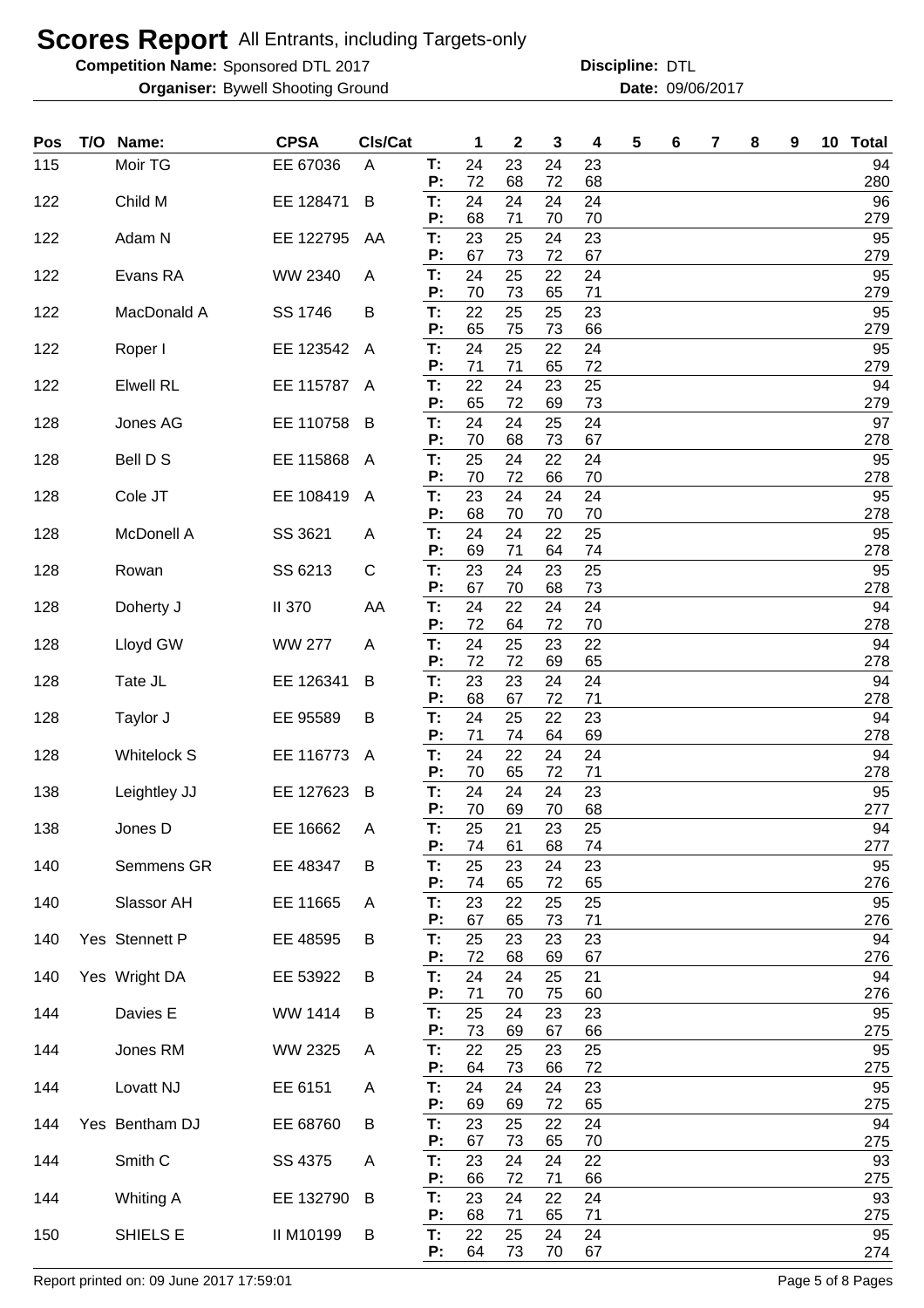**Competition Name:** Sponsored DTL 2017 **Discription Constructs** Discipline: DTL

Bywell Shooting Ground 09/06/2017 **Organiser: Date: Discipline:**

| Pos | T/O Name:         | <b>CPSA</b>     | CIs/Cat |          | 1        | $\mathbf 2$ | 3        | 4        | 5 | 6 | 7 | 8 | 9 | 10 | <b>Total</b> |
|-----|-------------------|-----------------|---------|----------|----------|-------------|----------|----------|---|---|---|---|---|----|--------------|
| 150 | Ward P            | EE 47976        | A       | T:<br>P: | 23<br>65 | 24<br>72    | 23<br>66 | 24<br>71 |   |   |   |   |   |    | 94<br>274    |
| 150 | Taberner DA       | EE 11531        | B       | T:       | 22       | 23          | 23       | 25       |   |   |   |   |   |    | 93           |
| 153 | <b>MCCAULEY S</b> | <b>NI 113MM</b> | B       | P:<br>T: | 64<br>22 | 68<br>25    | 68<br>23 | 74<br>24 |   |   |   |   |   |    | 274<br>94    |
| 154 | Ayshford J        | EE 128715       | A       | P:<br>T: | 63<br>23 | 73<br>24    | 68<br>24 | 69<br>23 |   |   |   |   |   |    | 273<br>94    |
|     |                   |                 |         | P:       | 65       | 71          | 70       | 66       |   |   |   |   |   |    | 272          |
| 154 | Coley IJ          | EE 551          | A       | T:<br>P: | 24<br>69 | 24<br>69    | 23<br>66 | 23<br>68 |   |   |   |   |   |    | 94<br>272    |
| 156 | <b>Barnett DG</b> | EE 38494        | C       | T:<br>P: | 24<br>68 | 24<br>72    | 22<br>63 | 23<br>68 |   |   |   |   |   |    | 93<br>271    |
| 156 | Sayles G          | EE 119513       | A       | T:       | 21       | 25          | 24       | 23       |   |   |   |   |   |    | 93           |
| 156 | Kling RJ          | SS 4978         | B       | P:<br>T: | 60<br>24 | 74<br>22    | 70<br>23 | 67<br>23 |   |   |   |   |   |    | 271<br>92    |
|     |                   |                 |         | P:       | 70       | 65          | 68       | 68       |   |   |   |   |   |    | 271          |
| 156 | Williams MJ       | <b>WW 2481</b>  | B       | T:<br>P: | 24<br>71 | 22<br>64    | 24<br>72 | 22<br>64 |   |   |   |   |   |    | 92<br>271    |
| 160 | Hitchmough J      | EE 105606       | B       | T:<br>P: | 25<br>70 | 21<br>62    | 24<br>68 | 25<br>69 |   |   |   |   |   |    | 95<br>269    |
| 160 | <b>Nutter G</b>   | EE 88429        | B       | T:       | 22       | 24          | 24       | 24       |   |   |   |   |   |    | 94           |
| 160 | Twigger C         | EE 51803        | B       | P:<br>T: | 61<br>24 | 69<br>23    | 70<br>24 | 69<br>22 |   |   |   |   |   |    | 269<br>93    |
|     |                   |                 |         | P:       | 70       | 67          | 68       | 64       |   |   |   |   |   |    | 269          |
| 160 | Hanson JA         | EE 121918       | B       | T:<br>P: | 21<br>63 | 24<br>70    | 24<br>72 | 23<br>64 |   |   |   |   |   |    | 92<br>269    |
| 164 | Knibbs J          | EE 133182       | C       | T:<br>P: | 22<br>62 | 23<br>66    | 25<br>72 | 24<br>68 |   |   |   |   |   |    | 94<br>268    |
| 164 | <b>CHRISTIE</b>   | SS 3415         | C       | T:       | 18       | 24          | 25       | 24       |   |   |   |   |   |    | 91           |
| 166 | <b>Thurnell M</b> | EE 19666        | B       | P:<br>T: | 53<br>23 | 71<br>23    | 73<br>24 | 71<br>23 |   |   |   |   |   |    | 268<br>93    |
|     |                   |                 |         | P:       | 65       | 66          | 70       | 66       |   |   |   |   |   |    | 267          |
| 166 | Aldous J          | EE 58140        | B       | T:<br>P: | 24<br>71 | 23<br>67    | 23<br>67 | 22<br>62 |   |   |   |   |   |    | 92<br>267    |
| 166 | Crehan P          | EE 131948       | A       | T:<br>P: | 23<br>66 | 22<br>63    | 24<br>70 | 23<br>68 |   |   |   |   |   |    | 92<br>267    |
| 169 | Vale M            | EE 128702       | C       | т:       | 25       | 24          | 22       | 22       |   |   |   |   |   |    | 93           |
| 169 | Lewis RJ          | EE 12352        | B       | P:<br>T: | 74<br>21 | 68<br>25    | 62<br>23 | 62<br>23 |   |   |   |   |   |    | 266<br>92    |
|     |                   | EE 31260        |         | P:       | 62       | 71          | 66       | 67       |   |   |   |   |   |    | 266          |
| 171 | Ridley DJ         |                 | B       | T:<br>P: | 24<br>68 | 23<br>64    | 24<br>70 | 22<br>63 |   |   |   |   |   |    | 93<br>265    |
| 171 | Hodges PA         | EE 74062        | A       | T:<br>P: | 22<br>64 | 24<br>68    | 23<br>66 | 23<br>67 |   |   |   |   |   |    | 92<br>265    |
| 171 | Edmond S          | <b>WW 2696</b>  | B       | T:       | 21       | 25          | 23       | 22       |   |   |   |   |   |    | 91           |
| 171 | Fisher AJ         | EE 72959        | A       | Ρ:<br>T: | 62<br>24 | 74<br>22    | 65<br>24 | 64<br>21 |   |   |   |   |   |    | 265<br>91    |
| 175 | Naisby            | SS 4998         | C       | Ρ:<br>T: | 69<br>25 | 66<br>23    | 69<br>20 | 61<br>23 |   |   |   |   |   |    | 265<br>91    |
|     |                   |                 |         | P:       | 72       | 67          | 60       | 65       |   |   |   |   |   |    | 264          |
| 175 | Edwards FJ        | <b>WW 109</b>   | C       | T:<br>P: | 23<br>66 | 24<br>70    | 21<br>63 | 22<br>65 |   |   |   |   |   |    | 90<br>264    |
| 177 | Bourke K          | EE 134944       | $B^*$   | T:       | 25<br>72 | 23          | 23       | 22       |   |   |   |   |   |    | 93           |
| 177 | Amos DG           | EE 56201        | B       | P:<br>T: | 23       | 66<br>25    | 63<br>22 | 62<br>22 |   |   |   |   |   |    | 263<br>92    |
| 177 | <b>Barratt A</b>  | EE 110874       | C       | P:<br>T: | 67<br>21 | 73<br>24    | 61<br>22 | 62<br>24 |   |   |   |   |   |    | 263<br>91    |
|     |                   |                 |         | Ρ.       | 63       | 71          | 60       | 69       |   |   |   |   |   |    | 263          |
| 177 | Sinclair J        | SS 1647         | C       | T:<br>P: | 23<br>66 | 24<br>69    | 21<br>61 | 23<br>67 |   |   |   |   |   |    | 91<br>263    |

Report printed on: 09 June 2017 17:59:01 Page 6 of 8 Pages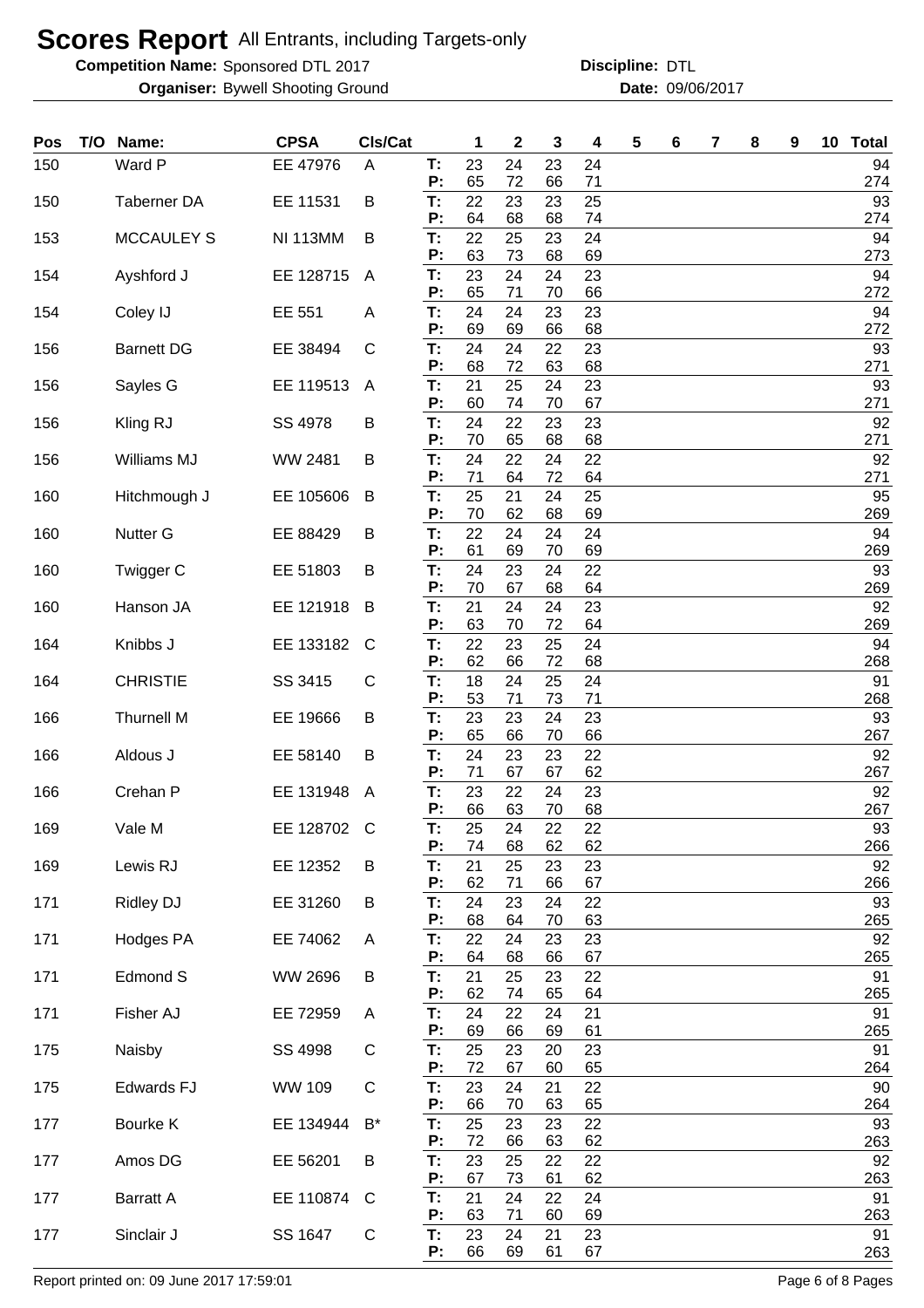**Competition Name:** Sponsored DTL 2017 **Discription Constructs** Discipline: DTL

Bywell Shooting Ground 09/06/2017 **Organiser: Date:**

**Discipline:**

| Pos | T/O Name:        | <b>CPSA</b> | Cls/Cat      |          | 1                 | 2        | 3        | 4        | 5 | 6 | 7 | 8 | 9 | 10 Total                    |
|-----|------------------|-------------|--------------|----------|-------------------|----------|----------|----------|---|---|---|---|---|-----------------------------|
| 177 | Yes Jacobs FA    | EE 96394    | $\mathsf{C}$ | T:<br>P: | 25<br>74          | 20<br>58 | 21<br>60 | 24<br>71 |   |   |   |   |   | 90<br>263                   |
| 182 | Yes Aisthorpe BS | EE 37136    | B            | T:<br>P: | 23<br>66          | 21<br>62 | 22<br>66 | 23<br>68 |   |   |   |   |   | 89<br>262                   |
| 182 | Allen KA         | EE 116558   | B            | T:       | 23<br>68          | 22<br>63 | 22<br>66 | 22<br>65 |   |   |   |   |   | 89<br>262                   |
| 182 | Yes Bonati S     | EE 80409    | B            | P:<br>T: | 21                | 23       | 21       | 24       |   |   |   |   |   | 89                          |
| 185 | Odam S           | EE 128021   | C            | P:<br>T: | 62<br>24          | 68<br>22 | 63<br>23 | 69<br>23 |   |   |   |   |   | 262<br>92                   |
| 185 | Abrams M         | EE 96322    | B            | P:<br>T: | 69<br>22          | 62<br>20 | 62<br>24 | 68<br>22 |   |   |   |   |   | 261<br>88                   |
| 187 | Hall JR          | EE 10460    | B            | P:<br>T: | 66<br>23          | 60<br>21 | 70<br>24 | 65<br>22 |   |   |   |   |   | 261<br>90                   |
| 187 | Ackroyd CA       | EE 72230    | B            | P:<br>T: | 67<br>22          | 61<br>19 | 70<br>23 | 62<br>25 |   |   |   |   |   | 260<br>89                   |
| 187 | Price D R        | EE 124947   | C            | P:<br>T: | 64<br>23          | 55<br>25 | 66<br>21 | 75<br>20 |   |   |   |   |   | 260<br>89                   |
| 190 | Anderson G       | EE 127893   | B            | P:<br>T: | 66<br>22          | 73<br>24 | 63<br>21 | 58<br>23 |   |   |   |   |   | 260<br>90                   |
| 190 | Jacobs BJ        | EE 56060    |              | P:<br>T: | 63<br>22          | 69<br>21 | 61<br>22 | 66<br>24 |   |   |   |   |   | 259<br>89                   |
|     |                  |             | B            | P:       | 63                | 61       | 65       | 70       |   |   |   |   |   | 259                         |
| 192 | Hancock P        | EE 109234   | B            | T:<br>P: | 23<br>65          | 23<br>64 | 22<br>63 | 23<br>66 |   |   |   |   |   | 91<br>258                   |
| 192 | Cox L            | EE 99378    | C            | T:<br>P: | 24<br>70          | 22<br>62 | 21<br>59 | 23<br>67 |   |   |   |   |   | 90<br>258                   |
| 192 | Bradnam J        | EE 1705     | В            | T:<br>P: | 21<br>60          | 25<br>72 | 23<br>66 | 20<br>60 |   |   |   |   |   | 89<br>258                   |
| 195 | Hollowbread P    | EE 128610   | B            | T:       | 24                | 22       | 23       | 20       |   |   |   |   |   | 89                          |
| 195 | Mooney G         | EE 133477   | C            | P:<br>T: | 69<br>22          | 61<br>22 | 67<br>22 | 60<br>22 |   |   |   |   |   | 257<br>88                   |
| 197 | Vining J         | EE 23945    | B            | P:<br>T: | 65<br>23          | 64<br>20 | 64<br>22 | 64<br>23 |   |   |   |   |   | 257<br>88                   |
| 198 | Roberts T        | EE 134284   | C            | P:<br>Т: | 66<br>23          | 60<br>22 | 64<br>21 | 65<br>21 |   |   |   |   |   | 255<br>87                   |
| 199 | Yes Hayes P      | EE 27745    | в            | P:<br>T: | 66<br>18          | 65<br>24 | 60<br>23 | 62<br>21 |   |   |   |   |   | 253<br>86                   |
| 200 | Pape S           | EE 95558    | B            | P:<br>T: | 50<br>22          | 72<br>23 | 68<br>21 | 62<br>22 |   |   |   |   |   | 252<br>88                   |
| 200 | Yes Stennett JP  | EE 43985    | C            | P:<br>T: | 64<br>23          | 66<br>22 | 58<br>23 | 61<br>20 |   |   |   |   |   | 249<br>88                   |
|     |                  |             |              | P:       | 64                | 63       | 63       | 59       |   |   |   |   |   | 249                         |
| 202 | <b>Black A</b>   | EE 106448   | C            | T:<br>P: | 24<br>70          | 17<br>50 | 21<br>61 | 23<br>67 |   |   |   |   |   | 85<br>248                   |
| 203 | Holden J         | EE 7229     | C            | T:<br>P: | 20<br>57          | 20<br>56 | 20<br>57 | 24<br>72 |   |   |   |   |   | 84<br>242                   |
| 204 | Yes Holden R     | EE 70248    | C            | T:<br>P: | 21<br>62          | 21<br>60 | 19<br>56 | 18<br>51 |   |   |   |   |   | 79<br>229                   |
| 205 | Jenkins R        | SS 3513     | C            | T:<br>P: | 17<br>46          | 22<br>62 | 21<br>61 | 20       |   |   |   |   |   | 80<br>227                   |
| 206 | Hall LC          | EE 132017   | B            | T:       | 12                | 14       | 18       | 58<br>19 |   |   |   |   |   | 63                          |
| 207 | Sharpstone S     | EE 7008     | C            | P:<br>T: | 31<br>13          | 40<br>16 | 52<br>16 | 55<br>18 |   |   |   |   |   | 178<br>63                   |
| 208 | Carroll J        | EE 112996   | AA           | P:<br>Т. | 35<br>$\mathbf 0$ | 45       | 45       | 52       |   |   |   |   |   | 177<br>$\mathbf 0$          |
| 209 | <b>Byerley E</b> | EE 5177     | Α            | P:<br>T. | 0                 |          |          |          |   |   |   |   |   | 70<br>$\pmb{0}$             |
| 209 | Nicholson D      | EE 99703    | B            | P:<br>T: |                   |          |          |          |   |   |   |   |   | $\overline{0}$<br>$\pmb{0}$ |
|     |                  |             |              | P:       |                   |          |          |          |   |   |   |   |   | 0                           |